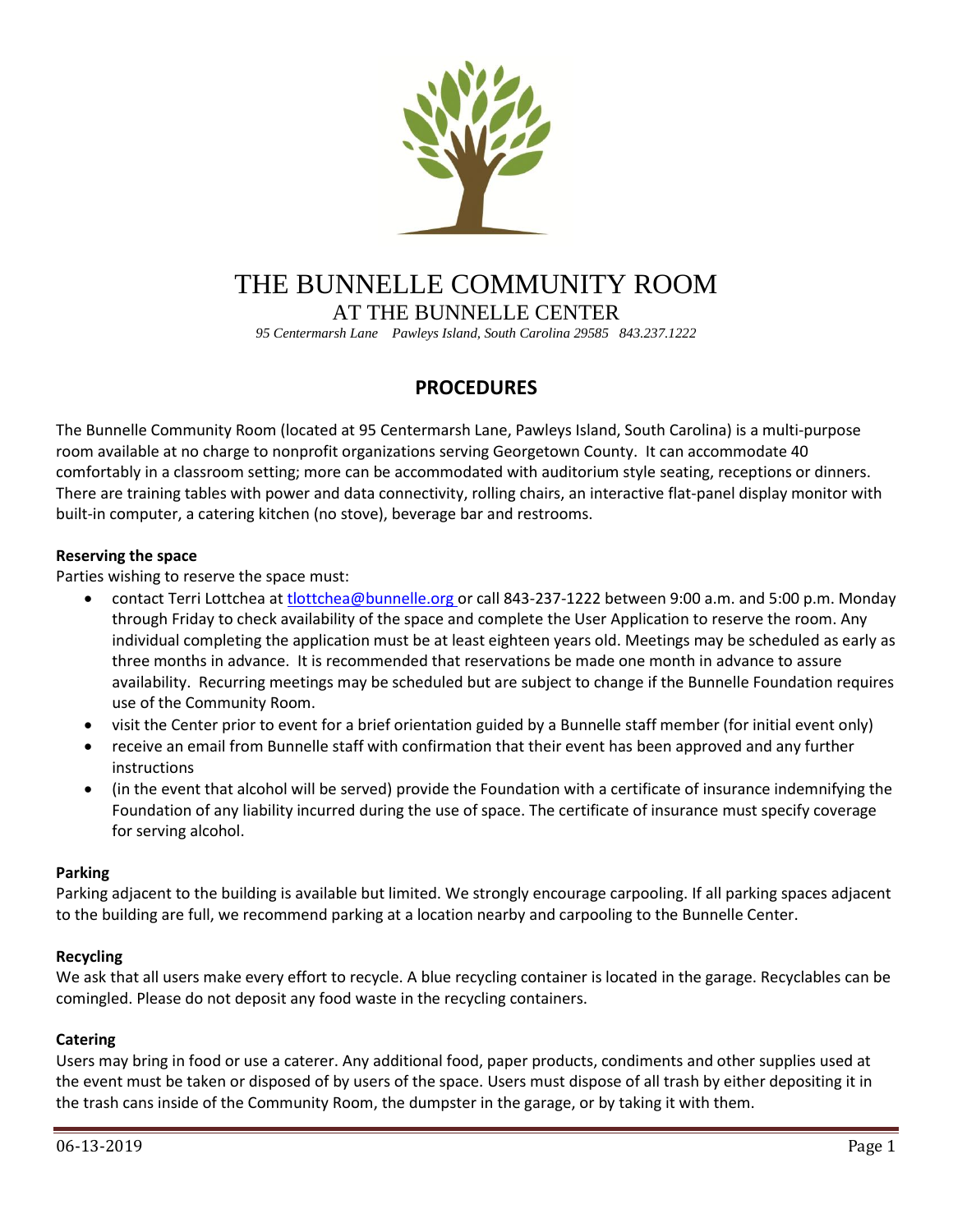# **Alcoholic Beverages**

The Frances P. Bunnelle Foundation's alcohol policy governs the use of alcohol for groups utilizing the facility. Alcohol in this instance is defined as mixed drinks, beer or wine. This policy is subject to changes in local, state, or federal laws or changes in operating procedures pertaining to the possession and consumption of alcoholic beverages. The Community Room accepts no responsibility for groups using the space who choose to serve alcohol. Alcohol may be served, but any liability is assumed by the group serving the alcohol, including compliance with all state and local laws, rules and regulations pertaining to alcohol consumption. Alcohol may not be sold here. No open containers are allowed outside of designated areas. Individuals will be held responsible for their behavior while under the influence of alcohol. Failure to comply with South Carolina state law may subject the person or group to state penalties. **For events with alcohol served, users must provide the Foundation with evidence from their insurance company that all liability in connection with the use of the space is covered by the users' liability insurance policy.**

# **Accessibility**

The Center meets ADA requirements; designated parking spaces and restrooms are accessible. The space is equipped with an elevator that connects the garage with the Bunnelle Community Room.

# **Meeting Materials**

Users are responsible for bringing their own copies and other related meeting supplies.

# **Smoking Policy**

The Frances P. Bunnelle Foundation is a smoke-free facility. Users smoking outside the facility must dispose of cigarette butts properly.

### **Decorations**

Users engaging a florist must notify the Foundation staff and should arrange to be present at the Community Room for setup. No decorations may be hung from the ceilings or placed on the walls without prior approval. All candles must be globed. Battery operated candles are recommended.

# **Posters/Signs**

Easels with post-it pads are available for use in the Community Room. Please refrain from using tape or tacks on the walls.

#### **Bunnelle Meeting Room Sign-in Forms**

All event attendees must sign in on the Sign-In Form provided. Please return the completed form to Foundation staff.

# **Technical Assistance**

- 1. Persons signing the Meeting Room User Application are legally responsible for the proper use of the Community Room equipment.
- 2. Frances P. Bunnelle Foundation staff will orient users in use of audio/visual equipment.

#### **Usage and Cleaning Fees**

Users planning dinner events that include food service must rent tables and chairs rather than use existing training tables and chairs. Such events for thirty (30) or more guests require a nonrefundable deposit of \$125 be paid to Frances P. Bunnelle Foundation to cover the cost of janitorial service.

After the scheduled event, users of the Community Room must return it to the condition in which they found it: tables and chairs must be returned to their original positions, trash must be placed in appropriate containers, and floors must be vacuumed or swept.